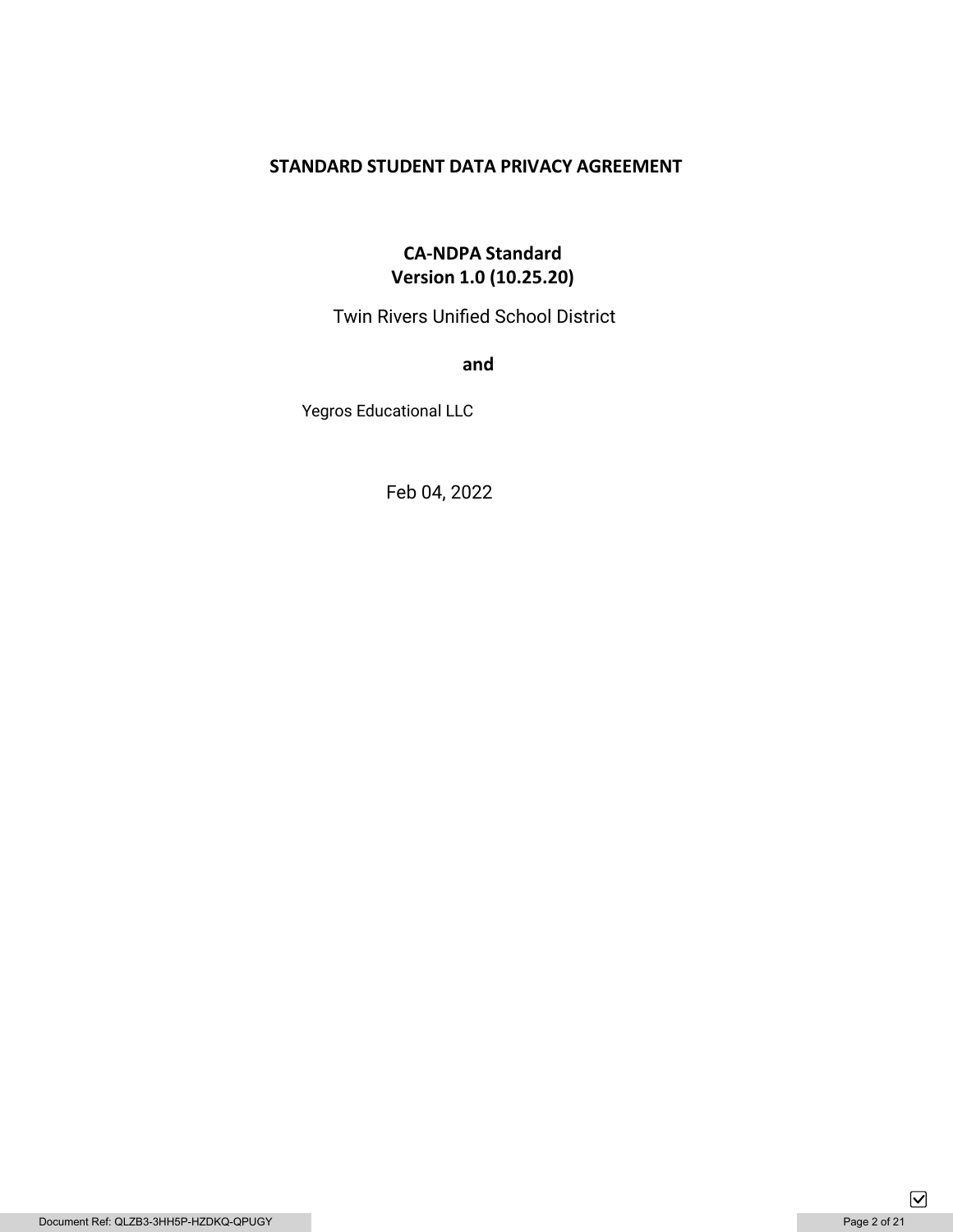This Student Data Privacy Agreement ("**DPA**") is entered into on the date of full execution (the "**Effective Date**") and is entered into by and between:

(the "**Local Education Agency**" or "**LEA**") and

, located at Twin Rivers Unified School District (b) discreed at 5115 Dudley BoulevardMcClellanCA95652

Yegros Educational LLC **Notational CLC**, located at PO Box 86, Newton, MA 02456 (the "**Provider**").

**WHEREAS**, the Provider is providing educational or digital services to LEA.

**WHEREAS**, the Provider and LEA recognize the need to protect personally identifiable student information and other regulated data exchanged between them as required by applicable laws and regulations, such as the Family Educational Rights and Privacy Act ("**FERPA**") at 20 U.S.C. § 1232g (34 CFR Part 99);

the Children's Online Privacy Protection Act ("COPPA") at 15 U.S.C. § 6501-6506 (16 CFR Part 312), applicable state privacy laws and regulations

# and

**WHEREAS**, the Provider and LEA desire to enter into this DPA for the purpose of establishing their respective obligations and duties in order to comply with applicable laws and regulations.

**NOW THEREFORE**, for good and valuable consideration, LEA and Provider agree as follows:

1. A description of the Services to be provided, the categories of Student Data that may be provided by LEA to Provider, and other information specific to this DPA are contained in the Standard Clauses hereto.

# 2. **Special Provisions.** *Check if Required*



 If checked, the Supplemental State Terms and attached hereto as **Exhibit "G"** are hereby incorporated by reference into this DPA in their entirety.



If Checked, the Provider, has signed **Exhibit "E"** to the Standard Clauses, otherwise known as General Offer of Privacy Terms

- 3. In the event of a conflict between the SDPC Standard Clauses, the State or Special Provisions will control. In the event there is conflict between the terms of the DPA and any other writing, including, but not limited to the Service Agreement and Provider Terms of Service or Privacy Policy the terms of this DPA shall control.
- 4. This DPA shall stay in effect for three years. Exhibit E will expire 3 years from the date the original DPA was signed.
- 5. The services to be provided by Provider to LEA pursuant to this DPA are detailed in **Exhibit "A"** (the "**Services**").
- 6. **Notices**. All notices or other communication required or permitted to be given hereunder may be given via e-mail transmission, or first-class mail, sent to the designated representatives below.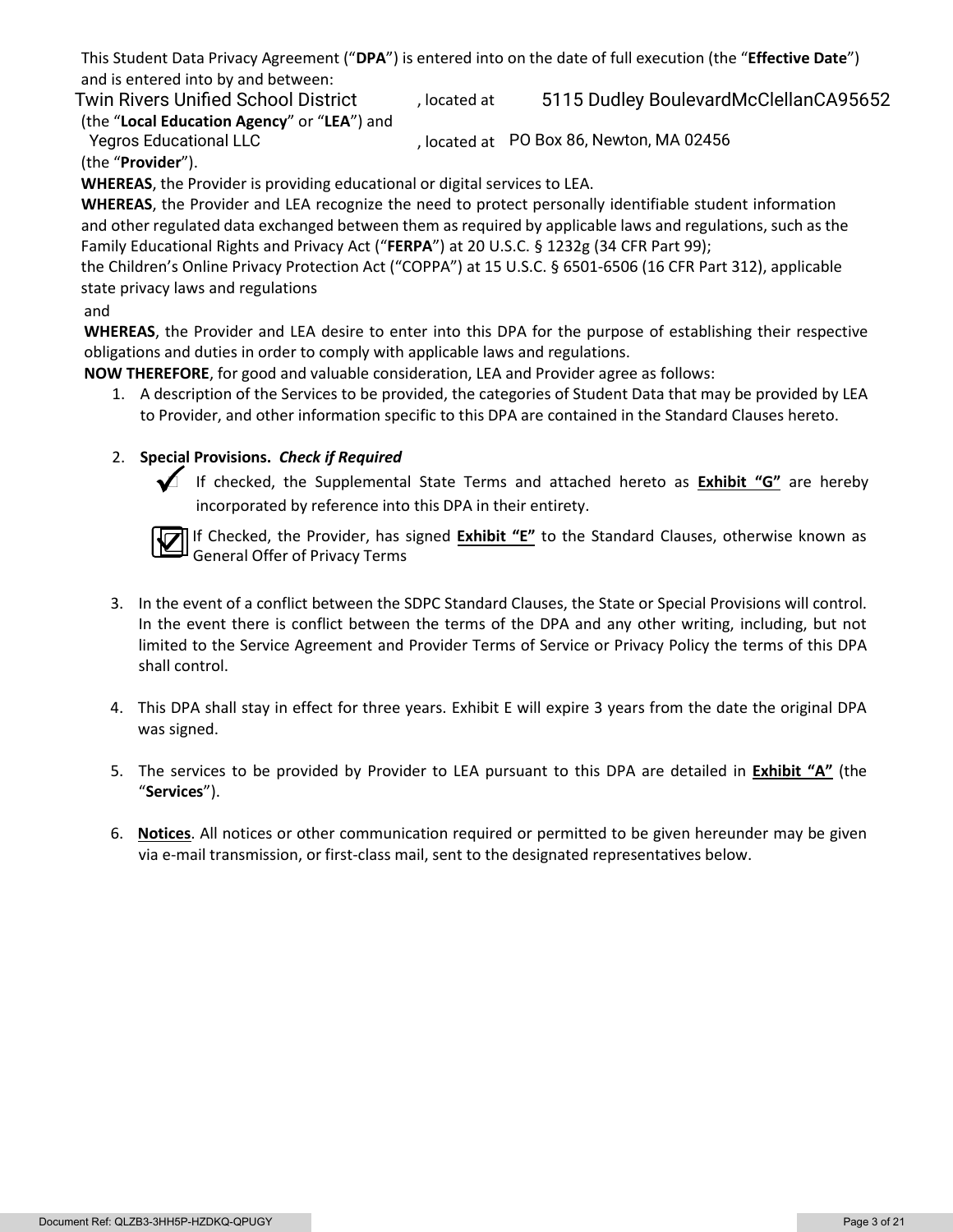| The designated representative for the LEA for this DPA is:                                                                            |                                                                                                                        |  |
|---------------------------------------------------------------------------------------------------------------------------------------|------------------------------------------------------------------------------------------------------------------------|--|
| Name: MarciBernard                                                                                                                    | Title: Chief Technology Officer                                                                                        |  |
| Address: 5115 Dudley BoulevardMcClellanCA95652                                                                                        |                                                                                                                        |  |
|                                                                                                                                       | Phone: 916-566-1600 Email: marci.bernard@twinriversusd.org                                                             |  |
| The designated representative for the Provider for this DPA is:                                                                       |                                                                                                                        |  |
|                                                                                                                                       | Mame: Alejandro Yegros Mame: Mame: Mame: Mame: Mame: Mame: Mame: Mame: Mame: Mame: Mame: Mame: Mame: Mame: Mam         |  |
|                                                                                                                                       |                                                                                                                        |  |
| 617-209-9465                                                                                                                          |                                                                                                                        |  |
| IN WITNESS WHEREOF, LEA and Provider execute this DPA as of the Effective Date.<br><b>Twin Rivers Unified School District</b><br>LEA: |                                                                                                                        |  |
|                                                                                                                                       | Date: 02-09-2022                                                                                                       |  |
|                                                                                                                                       | MarciBernard Chief Lecrifiques (Marcis Marcibernard Chief Lecrifiques of the Printed Name:<br>Chief Technology Officer |  |
| <b>PROVIDER: Yegros Educational LLC</b>                                                                                               |                                                                                                                        |  |
|                                                                                                                                       |                                                                                                                        |  |
|                                                                                                                                       | Printed Name: Alejandro Yegros Manager Manager Manager Manager Manager Manager                                         |  |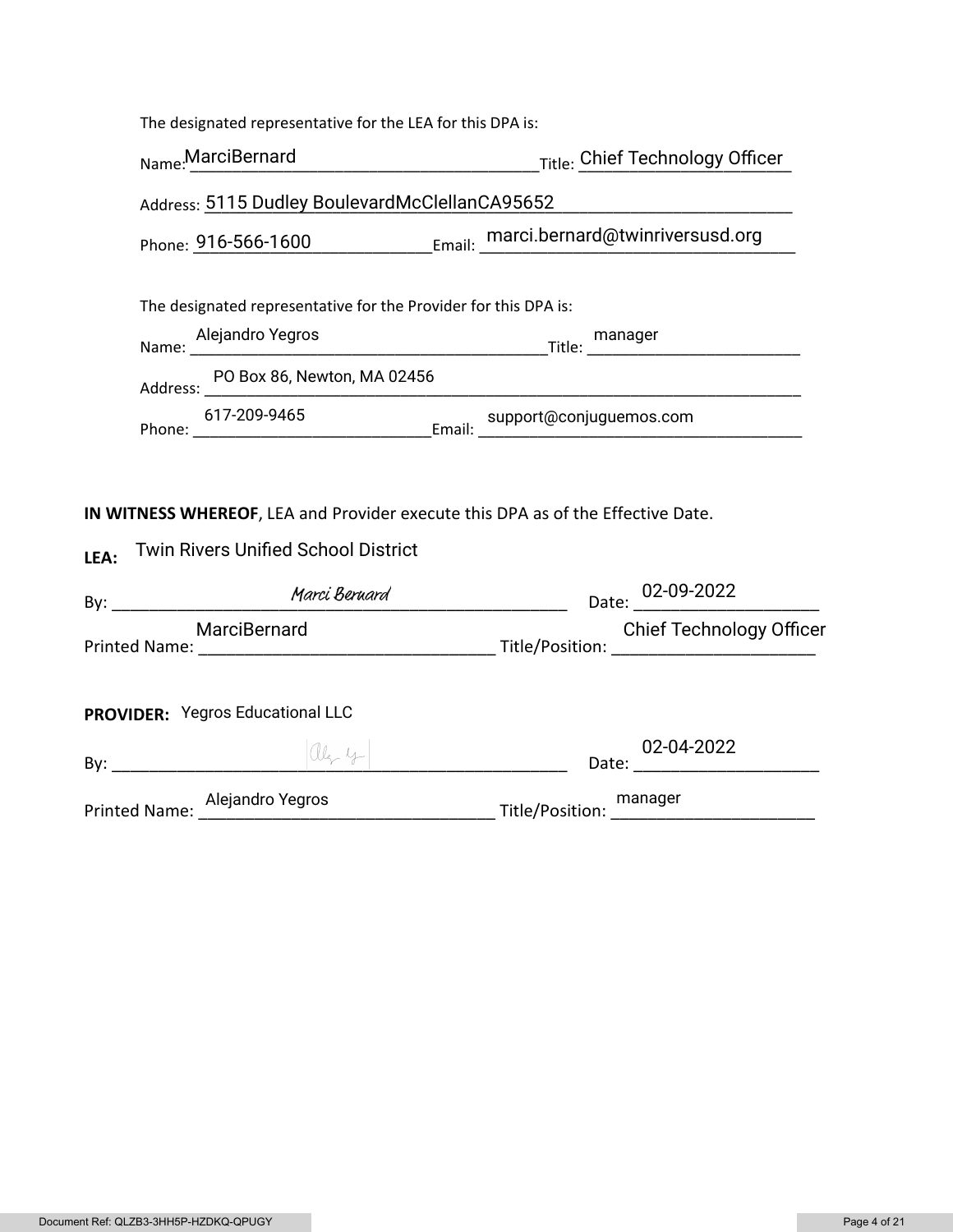#### **STANDARD CLAUSES**

Version 3.0

#### **ARTICLE I: PURPOSE AND SCOPE**

- **1. Purpose of DPA**. The purpose of this DPA is to describe the duties and responsibilities to protect Student Data including compliance with all applicable federal, state, and local privacy laws, rules, and regulations, all as may be amended from time to time. In performing these services, the Provider shall be considered a School Official with a legitimate educational interest, and performing services otherwise provided by the LEA. Provider shall be under the direct control and supervision of the LEA, with respect to its use of Student Data
- **2. Student Data to Be Provided**. In order to perform the Services described above, LEA shall provide Student Data as identified in the Schedule of Data, attached hereto as **Exhibit "B"**.
- **3. DPA Definitions**. The definition of terms used in this DPA is found in **Exhibit "C".** In the event of a conflict, definitions used in this DPA shall prevail over terms used in any other writing, including, but not limited to the Service Agreement, Terms of Service, Privacy Policies etc.

## **ARTICLE II: DATA OWNERSHIP AND AUTHORIZED ACCESS**

- **1. Student Data Property of LEA**. All Student Data transmitted to the Provider pursuant to the Service Agreement is and will continue to be the property of and under the control of the LEA. The Provider further acknowledges and agrees that all copies of such Student Data transmitted to the Provider, including any modifications or additions or any portion thereof from any source, are subject to the provisions of this DPA in the same manner as the original Student Data. The Parties agree that as between them, all rights, including all intellectual property rights in and to Student Data contemplated per the Service Agreement, shall remain the exclusive property of the LEA. For the purposes of FERPA, the Provider shall be considered a School Official, under the control and direction of the LEA as it pertains to the use of Student Data, notwithstanding the above.
- **2. Parent Access**. To the extent required by law the LEA shall establish reasonable procedures by which a parent, legal guardian, or eligible student may review Education Records and/or Student Data correct erroneous information, and procedures for the transfer of student-generated content to a personal account, consistent with the functionality of services. Provider shall respond in a reasonably timely manner (and no later than forty five (45) days from the date of the request or pursuant to the time frame required under state law for an LEA to respond to a parent or student, whichever is sooner) to the LEA's request for Student Data in a student's records held by the Provider to view or correct as necessary. In the event that a parent of a student or other individual contacts the Provider to review any of the Student Data accessed pursuant to the Services, the Provider shall refer the parent or individual to the LEA, who will follow the necessary and proper procedures regarding the requested information.
- **3. Separate Account**. If Student-Generated Content is stored or maintained by the Provider, Provider shall, at the request of the LEA, transfer, or provide a mechanism for the LEA to transfer, said Student-Generated Content to a separate account created by the student.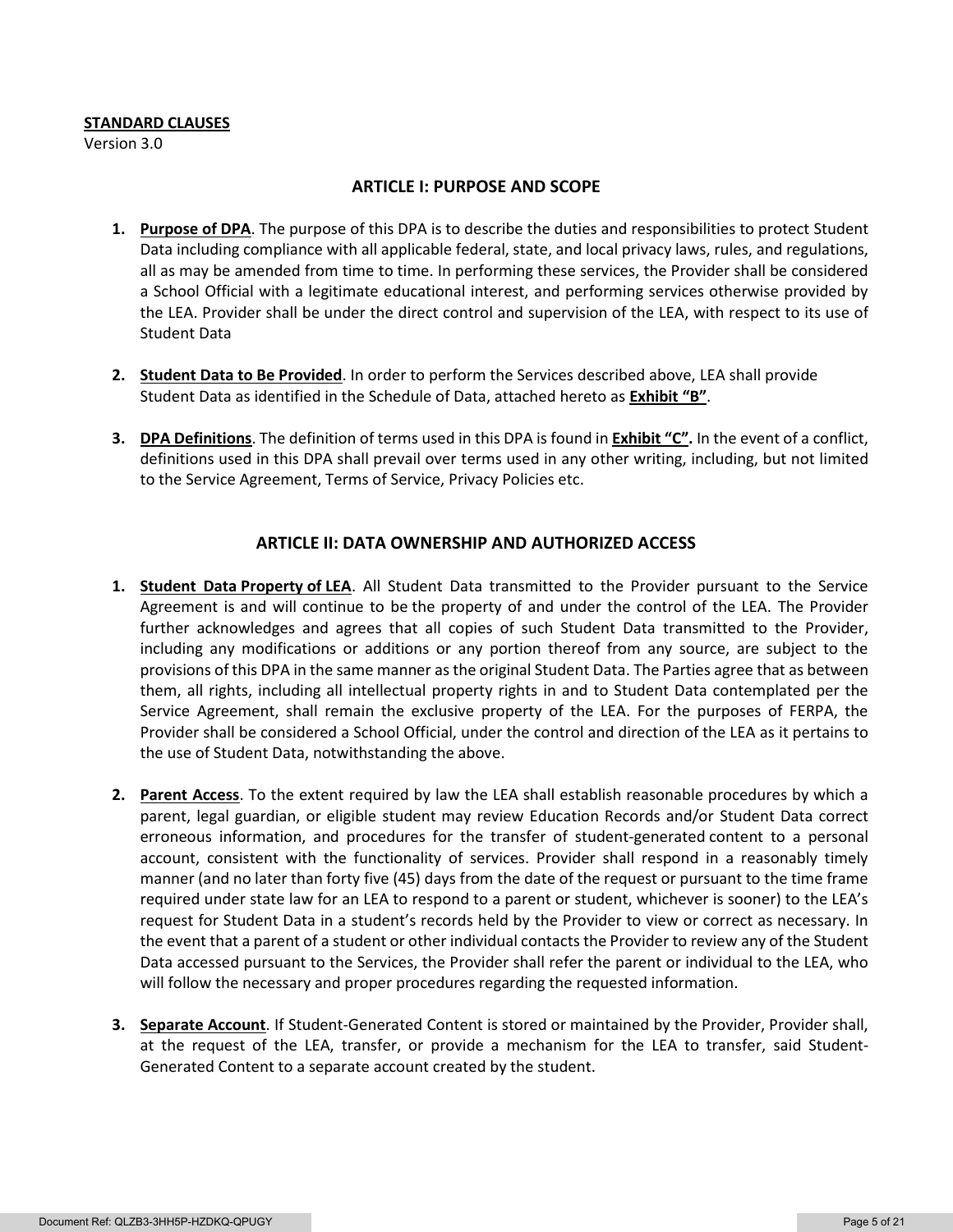- **4. Law Enforcement Requests**. Should law enforcement or other government entities ("Requesting Party(ies)") contact Provider with a request for Student Data held by the Provider pursuant to the Services, the Provider shall notify the LEA in advance of a compelled disclosure to the Requesting Party, unless lawfully directed by the Requesting Party not to inform the LEA of the request.
- **5. Subprocessors**. Provider shall enter into written agreements with all Subprocessors performing functions for the Provider in order for the Provider to provide the Services pursuant to the Service Agreement, whereby the Subprocessors agree to protect Student Data in a manner no less stringent than the terms of this DPA.

# **ARTICLE III: DUTIES OF LEA**

- **1. Provide Data in Compliance with Applicable Laws**. LEA shall provide Student Data for the purposes of obtaining the Services in compliance with all applicable federal, state, and local privacy laws, rules, and regulations, all as may be amended from time to time.
- **2. Annual Notification of Rights**. If the LEA has a policy of disclosing Education Rrecords and/or Student Data under FERPA (34 CFR § 99.31(a)(1)), LEA shall include a specification of criteria for determining who constitutes a school official and what constitutes a legitimate educational interest in its annual notification of rights.
- **3. Reasonable Precautions**. LEA shall take reasonable precautions to secure usernames, passwords, and any other means of gaining access to the services and hosted Student Data.
- **4. Unauthorized Access Notification**. LEA shall notify Provider promptly of any known unauthorized access. LEA will assist Provider in any efforts by Provider to investigate and respond to any unauthorized access.

# **ARTICLE IV: DUTIES OF PROVIDER**

- **1. Privacy Compliance**. The Provider shall comply with all applicable federal, state, and local laws, rules, and regulations pertaining to Student Data privacy and security, all as may be amended from time to time.
- **2. Authorized Use**. The Student Data shared pursuant to the Service Agreement, including persistent unique identifiers, shall be used for no purpose other than the Services outlined in Exhibit A or stated in the Service Agreement and/or otherwise authorized under the statutes referred to herein this DPA.
- **3. Provider Employee Obligation**. Provider shall require all of Provider's employees and agents who have access to Student Data to comply with all applicable provisions of this DPA with respect to the Student Data shared under the Service Agreement. Provider agrees to require and maintain an appropriate confidentiality agreement from each employee or agent with access to Student Data pursuant to the Service Agreement.
- **4. No Disclosure**. Provider acknowledges and agrees that it shall not make any re-disclosure of any Student Data or any portion thereof, including without limitation, user content or other non-public information and/or personally identifiable information contained in the Student Data other than as directed or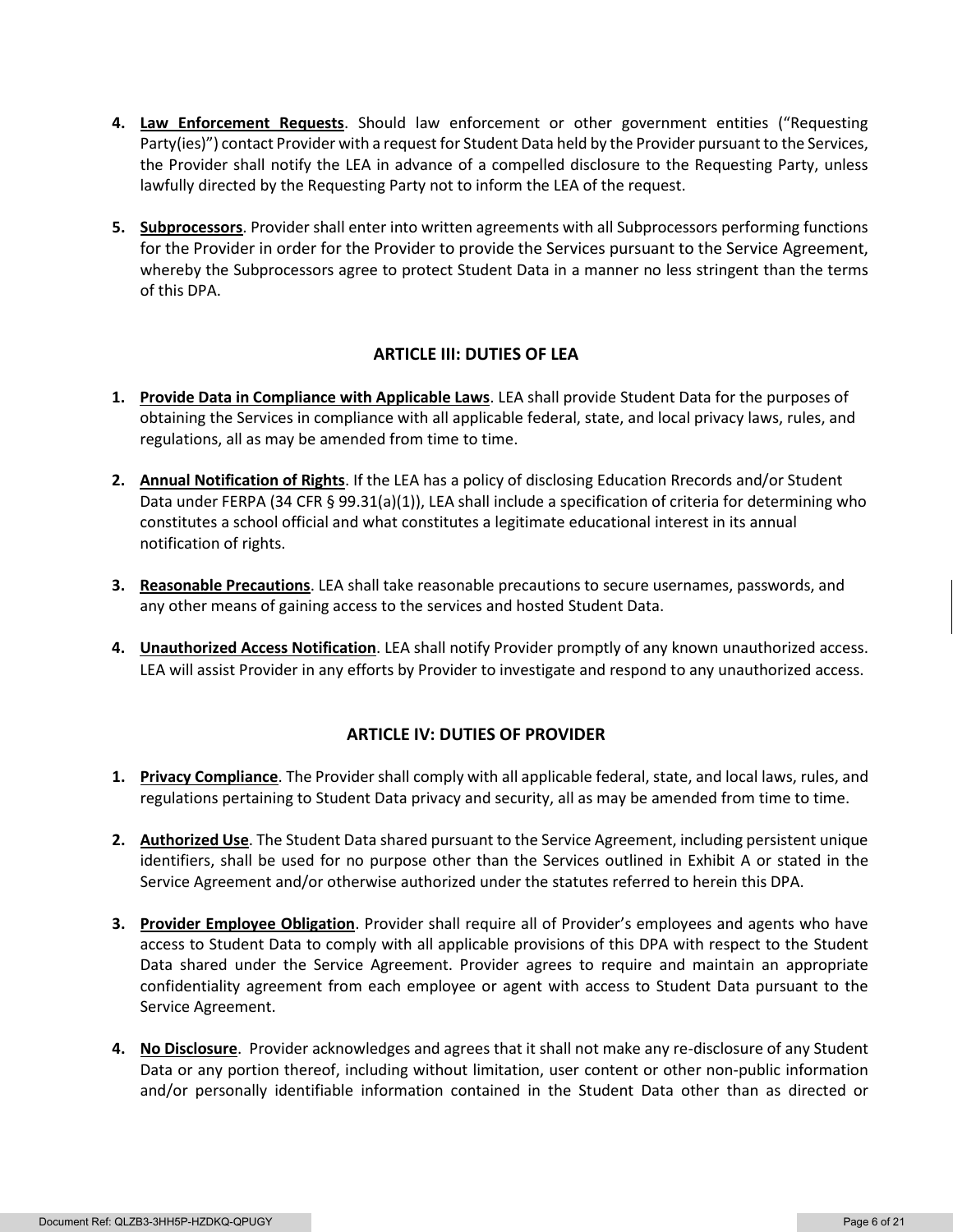permitted by the LEA or this DPA. This prohibition against disclosure shall not apply to aggregate summaries of De-Identified information, Student Data disclosed pursuant to a lawfully issued subpoena or other legal process, or to subprocessors performing services on behalf of the Provider pursuant to this DPA. Provider will not Sell Student Data to any third party.

- **5. De-Identified Data**: Provider agrees not to attempt to re-identify de-identified Student Data. De-Identified Data may be used by the Provider for those purposes allowed under FERPA and the following purposes: (1) assisting the LEA or other governmental agencies in conducting research and other studies; and (2) research and development of the Provider's educational sites, services, or applications, and to demonstrate the effectiveness of the Services; and (3) for adaptive learning purpose and for customized student learning. Provider's use of De-Identified Data shall survive termination of this DPA or any request by LEA to return or destroy Student Data. Except for Subprocessors, Provider agrees not to transfer deidentified Student Data to any party unless (a) that party agrees in writing not to attempt re-identification, and (b) prior written notice has been given to the LEA who has provided prior written consent for such transfer. Prior to publishing any document that names the LEA explicitly or indirectly, the Provider shall obtain the LEA's written approval of the manner in which de-identified data is presented.
- **6. Disposition of Data**. Upon written request from the LEA, Provider shall dispose of or provide a mechanism for the LEA to transfer Student Data obtained under the Service Agreement, within sixty (60) days of the date of said request and according to a schedule and procedure as the Parties may reasonably agree. Upon termination of this DPA, if no written request from the LEA is received, Provider shall dispose of all Student Data after providing the LEA with reasonable prior notice. The duty to dispose of Student Data shall not extend to Student Data that had been De-Identified or placed in a separate student account pursuant to section II 3. The LEA may employ a "Directive for Disposition of Data" form, a copy of which is attached hereto as **Exhibit "D"**. If the LEA and Provider employ Exhibit "D," no further written request or notice is required on the part of either party prior to the disposition of Student Data described in Exhibit "D.
- **7. Advertising Limitations.** Provider is prohibited from using, disclosing, or selling Student Data to (a) inform, influence, or enable Targeted Advertising; or (b) develop a profile of a student, family member/guardian or group, for any purpose other than providing the Service to LEA. This section does not prohibit Provider from using Student Data (i) for adaptive learning or customized student learning (including generating personalized learning recommendations); or (ii) to make product recommendations to teachers or LEA employees; or (iii) to notify account holders about new education product updates, features, or services or from otherwise using Student Data as permitted in this DPA and its accompanying exhibits

# **ARTICLE V: DATA PROVISIONS**

- **1. Data Storage**. Where required by applicable law, Student Data shall be stored within the United States. Upon request of the LEA, Provider will provide a list of the locations where Student Data is stored.
- **2. Audits.** No more than once a year, or following unauthorized access, upon receipt of a written request from the LEA with at least ten (10) business days' notice and upon the execution of an appropriate confidentiality agreement, the Provider will allow the LEA to audit the security and privacy measures that are in place to ensure protection of Student Data or any portion thereof as it pertains to the delivery of services to the LEA . The Provider will cooperate reasonably with the LEA and any local, state, or federal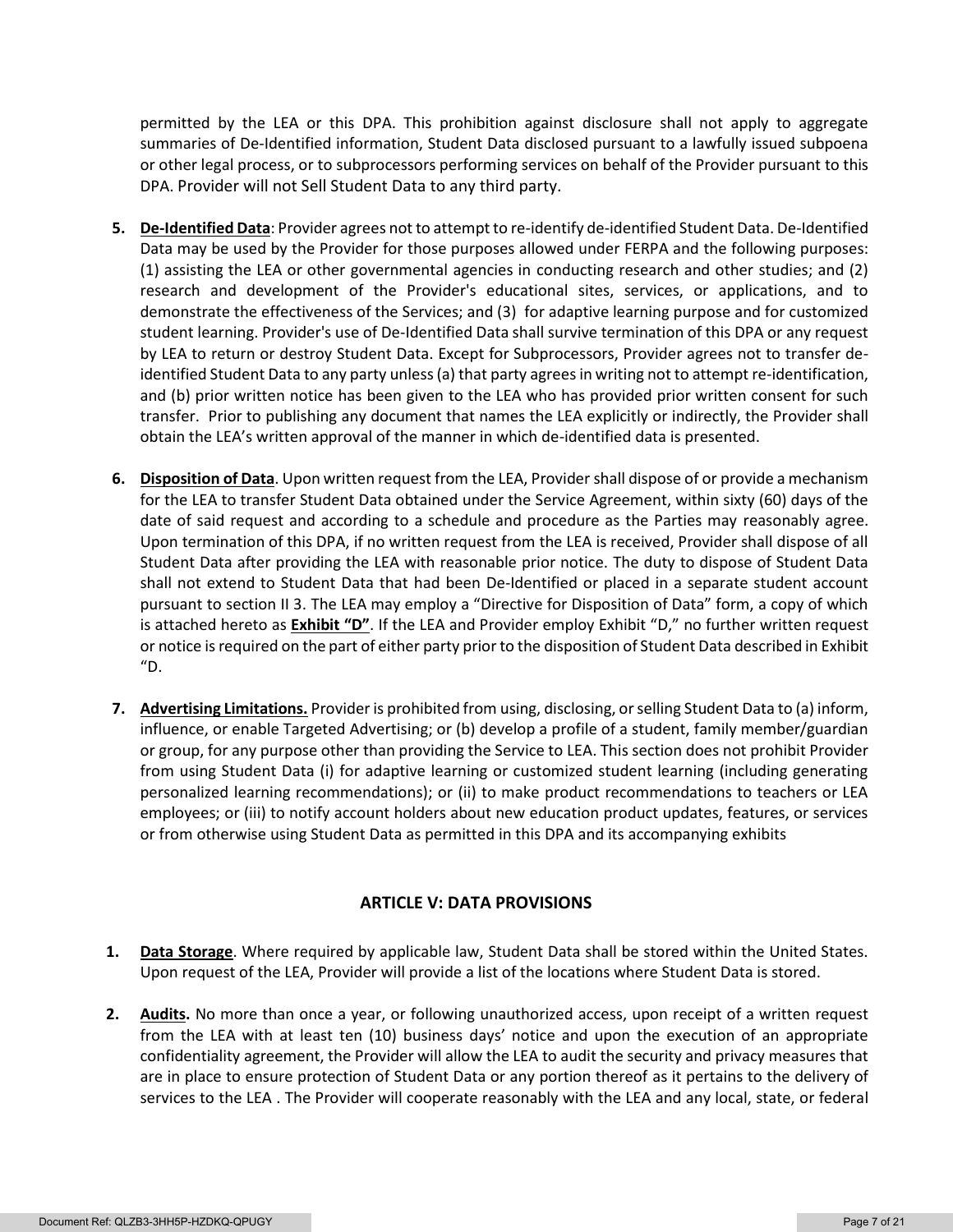agency with oversight authority or jurisdiction in connection with any audit or investigation of the Provider and/or delivery of Services to students and/or LEA, and shall provide reasonable access to the Provider's facilities, staff, agents and LEA's Student Data and all records pertaining to the Provider, LEA and delivery of Services to the LEA. Failure to reasonably cooperate shall be deemed a material breach of the DPA.

- **3. Data Security**. The Provider agrees to utilize administrative, physical, and technical safeguards designed to protect Student Data from unauthorized access, disclosure, acquisition, destruction, use, or modification. The Provider shall adhere to any applicable law relating to data security. The provider shall implement an adequate Cybersecurity Framework based on one of the nationally recognized standards set forth set forth in **Exhibit "F"**. Exclusions, variations, or exemptions to the identified Cybersecurity Framework must be detailed in an attachment to **Exhibit "H"**. Additionally, Provider may choose to further detail its security programs and measures that augment or are in addition to the Cybersecurity Framework in **Exhibit "F"**. Provider shall provide, in the Standard Schedule to the DPA, contact information of an employee who LEA may contact if there are any data security concerns or questions.
- **4. Data Breach**. In the event of an unauthorized release, disclosure or acquisition of Student Data that compromises the security, confidentiality or integrity of the Student Data maintained by the Provider the Provider shall provide notification to LEA within seventy-two (72) hours of confirmation of the incident, unless notification within this time limit would disrupt investigation of the incident by law enforcement. In such an event, notification shall be made within a reasonable time after the incident. Provider shall follow the following process:
	- (1) The security breach notification described above shall include, at a minimum, the following information to the extent known by the Provider and as it becomes available:
		- i. The name and contact information of the reporting LEA subject to this section.
		- ii. A list of the types of personal information that were or are reasonably believed to have been the subject of a breach.
		- iii. If the information is possible to determine at the time the notice is provided, then either (1) the date of the breach, (2) the estimated date of the breach, or (3) the date range within which the breach occurred. The notification shall also include the date of the notice.
		- iv. Whether the notification was delayed as a result of a law enforcement investigation, if that information is possible to determine at the time the notice is provided; and
		- v. A general description of the breach incident, if that information is possible to determine at the time the notice is provided.
	- (2) Provider agrees to adhere to all federal and state requirements with respect to a data breach related to the Student Data, including, when appropriate or required, the required responsibilities and procedures for notification and mitigation of any such data breach.
	- (3) Provider further acknowledges and agrees to have a written incident response plan that reflects best practices and is consistent with industry standards and federal and state law for responding to a data breach, breach of security, privacy incident or unauthorized acquisition or use of Student Data or any portion thereof, including personally identifiable information and agrees to provide LEA, upon request, with a summary of said written incident response plan.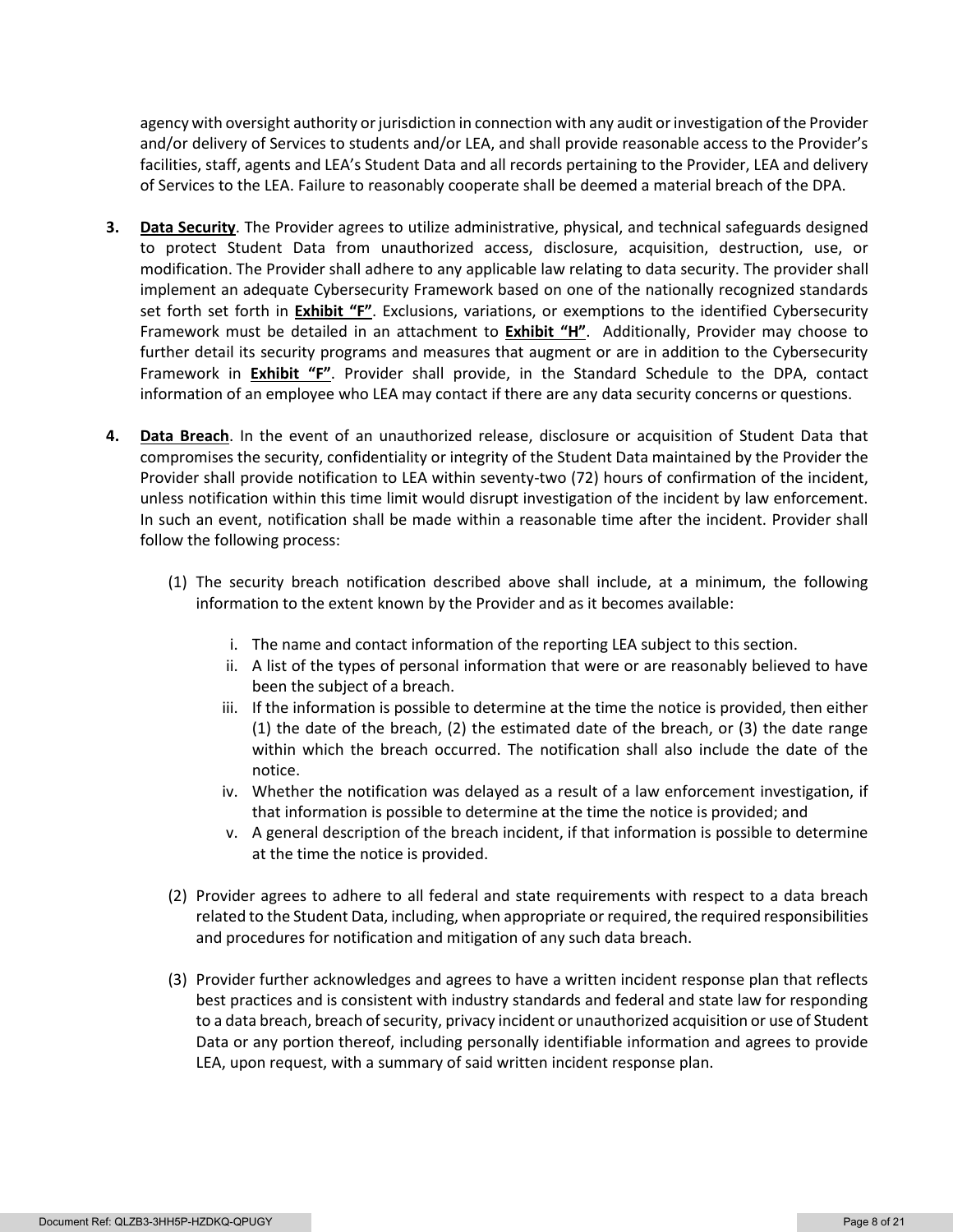- (4) LEA shall provide notice and facts surrounding the breach to the affected students, parents or guardians.
- (5) In the event of a breach originating from LEA's use of the Service, Provider shall cooperate with LEA to the extent necessary to expeditiously secure Student Data.

#### **ARTICLE VI: GENERAL OFFER OF TERMS**

Provider may, by signing the attached form of "General Offer of Privacy Terms" (General Offer, attached hereto as **Exhibit "E"**), be bound by the terms of **Exhibit "E"** to any other LEA who signs the acceptance on said Exhibit. The form is limited by the terms and conditions described therein.

#### **ARTICLE VII: MISCELLANEOUS**

- **1. Termination**. In the event that either Party seeks to terminate this DPA, they may do so by mutual written consent so long as the Service Agreement has lapsed or has been terminated. Either party may terminate this DPA and any service agreement or contract if the other party breaches any terms of this DPA.
- **2. Effect of Termination Survival**. If the Service Agreement is terminated, the Provider shall destroy all of LEA's Student Data pursuant to Article IV, section 6.
- **3. Priority of Agreements**. This DPA shall govern the treatment of Student Data in order to comply with the privacy protections, including those found in FERPA and all applicable privacy statutes identified in this DPA. In the event there is conflict between the terms of the DPA and the Service Agreement, Terms of Service, Privacy Policies, or with any other bid/RFP, license agreement, or writing, the terms of this DPA shall apply and take precedence. In the event of a conflict between Exhibit H, the SDPC Standard Clauses, and/or the Supplemental State Terms, Exhibit H will control, followed by the Supplemental State Terms. Except as described in this paragraph herein, all other provisions of the Service Agreement shall remain in effect.
- **4. Entire Agreement**. This DPA and the Service Agreement constitute the entire agreement of the Parties relating to the subject matter hereof and supersedes all prior communications, representations, or agreements, oral or written, by the Parties relating thereto. This DPA may be amended and the observance of any provision of this DPA may be waived (either generally or in any particular instance and either retroactively or prospectively) only with the signed written consent of both Parties. Neither failure nor delay on the part of any Party in exercising any right, power, or privilege hereunder shall operate as a waiver of such right, nor shall any single or partial exercise of any such right, power, or privilege preclude any further exercise thereof or the exercise of any other right, power, or privilege.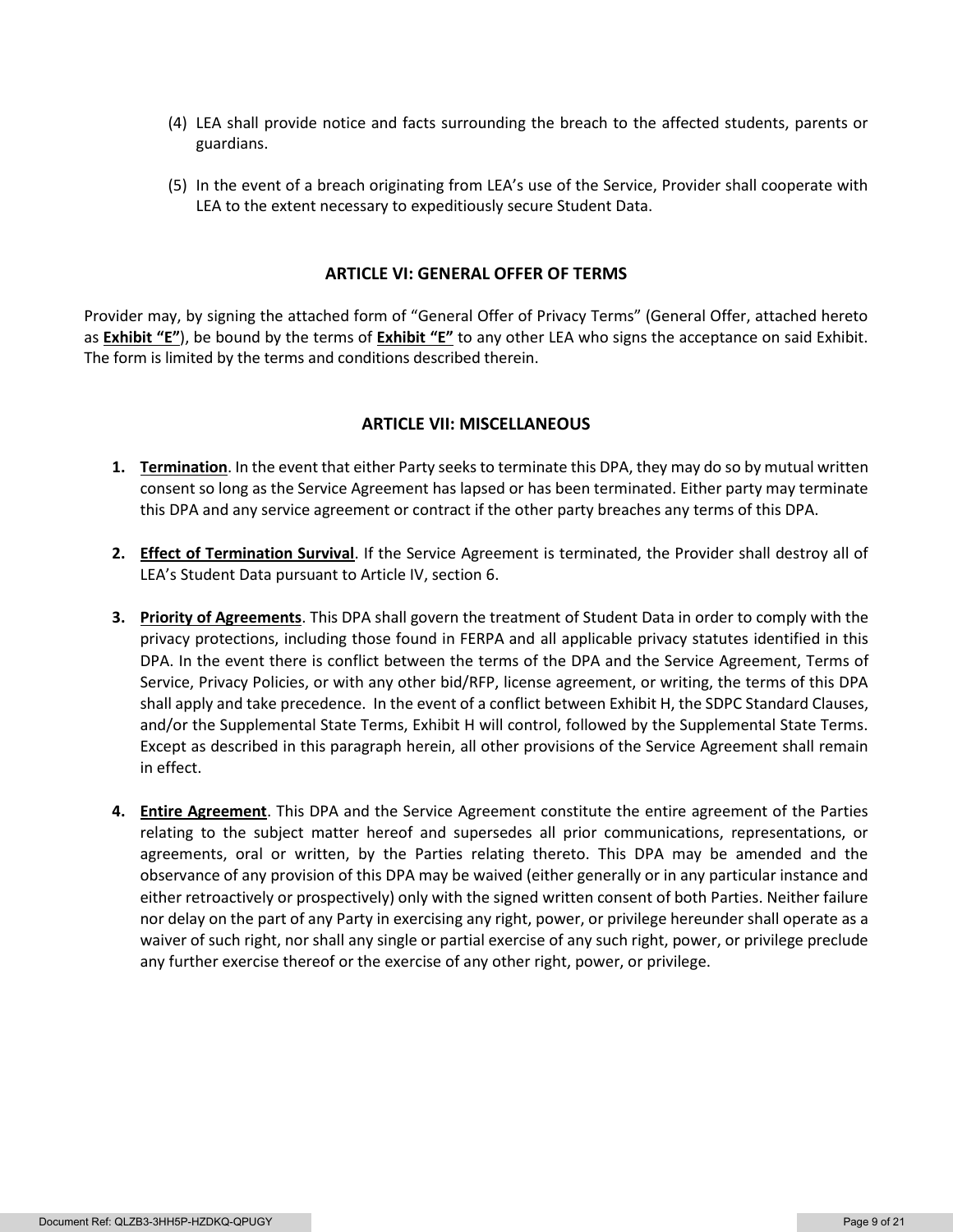- **5. Severability**. Any provision of this DPA that is prohibited or unenforceable in any jurisdiction shall, as to such jurisdiction, be ineffective to the extent of such prohibition or unenforceability without invalidating the remaining provisions of this DPA, and any such prohibition or unenforceability in any jurisdiction shall not invalidate or render unenforceable such provision in any other jurisdiction. Notwithstanding the foregoing, if such provision could be more narrowly drawn so as not to be prohibited or unenforceable in such jurisdiction while, at the same time, maintaining the intent of the Parties, it shall, as to such jurisdiction, be so narrowly drawn without invalidating the remaining provisions of this DPA or affecting the validity or enforceability of such provision in any other jurisdiction.
- **6. Governing Law; Venue and Jurisdiction**. THIS DPA WILL BE GOVERNED BY AND CONSTRUED IN ACCORDANCE WITH THE LAWS OF THE STATE OF THE LEA, WITHOUT REGARD TO CONFLICTS OF LAW PRINCIPLES. EACH PARTY CONSENTS AND SUBMITS TO THE SOLE AND EXCLUSIVE JURISDICTION TO THE STATE AND FEDERAL COURTS FOR THE COUNTY OF THE LEA FOR ANY DISPUTE ARISING OUT OF OR RELATING TO THIS DPA OR THE TRANSACTIONS CONTEMPLATED HEREBY.
- **7. Successors Bound**: This DPA is and shall be binding upon the respective successors in interest to Provider in the event of a merger, acquisition, consolidation or other business reorganization or sale of all or substantially all of the assets of such business In the event that the Provider sells, merges, or otherwise disposes of its business to a successor during the term of this DPA, the Provider shall provide written notice to the LEA no later than sixty (60) days after the closing date of sale, merger, or disposal. Such notice shall include a written, signed assurance that the successor will assume the obligations of the DPA and any obligations with respect to Student Data within the Service Agreement. The LEA has the authority to terminate the DPA if it disapproves of the successor to whom the Provider is selling, merging, or otherwise disposing of its business.
- **8. Authority.** Each party represents that it is authorized to bind to the terms of this DPA, including confidentiality and destruction of Student Data and any portion thereof contained therein, all related or associated institutions, individuals, employees or contractors who may have access to the Student Data and/or any portion thereof.
- **9. Waiver**. No delay or omission by either party to exercise any right hereunder shall be construed as a waiver of any such right and both parties reserve the right to exercise any such right from time to time, as often as may be deemed expedient.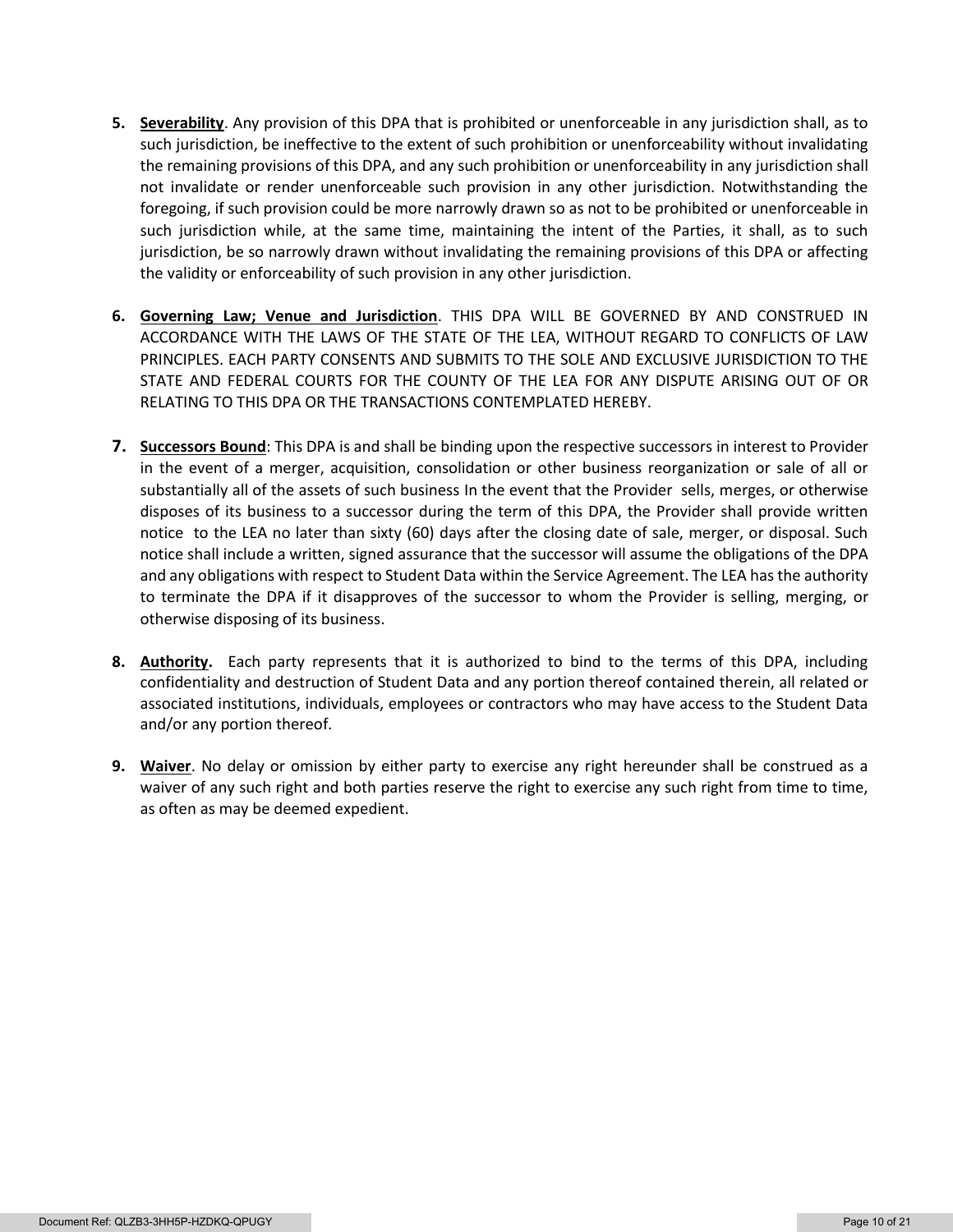# **EXHIBIT "A" DESCRIPTION OF SERVICES**

# [INSERT DETAILED DESCRIPTION OF PRODUCTS AND SERVICES HERE. IF MORE THAN ONE PRODUCT (RESOURCE) OR SERVICE IS INCLUDED, LIST EACH PRODUCT (RESOURCE) HERE]

Yegros Educational LLC is the sole provider of Conjuguemos, a website (https://conjuguemos.com) that provides educational games and graded practice for students of foreign languages. Students create accounts to have access to vocabulary, verb conjugation, and grammar activities. Each activity or game allows the student to record their work so they can track their progress. Teachers create accounts as well, which they use to keep track of the work of their students as well as to create activities for their students.



I have reviewed and completed Exhibit A. (which includes adding all resources under your company's catalog that will be covered by this DPA)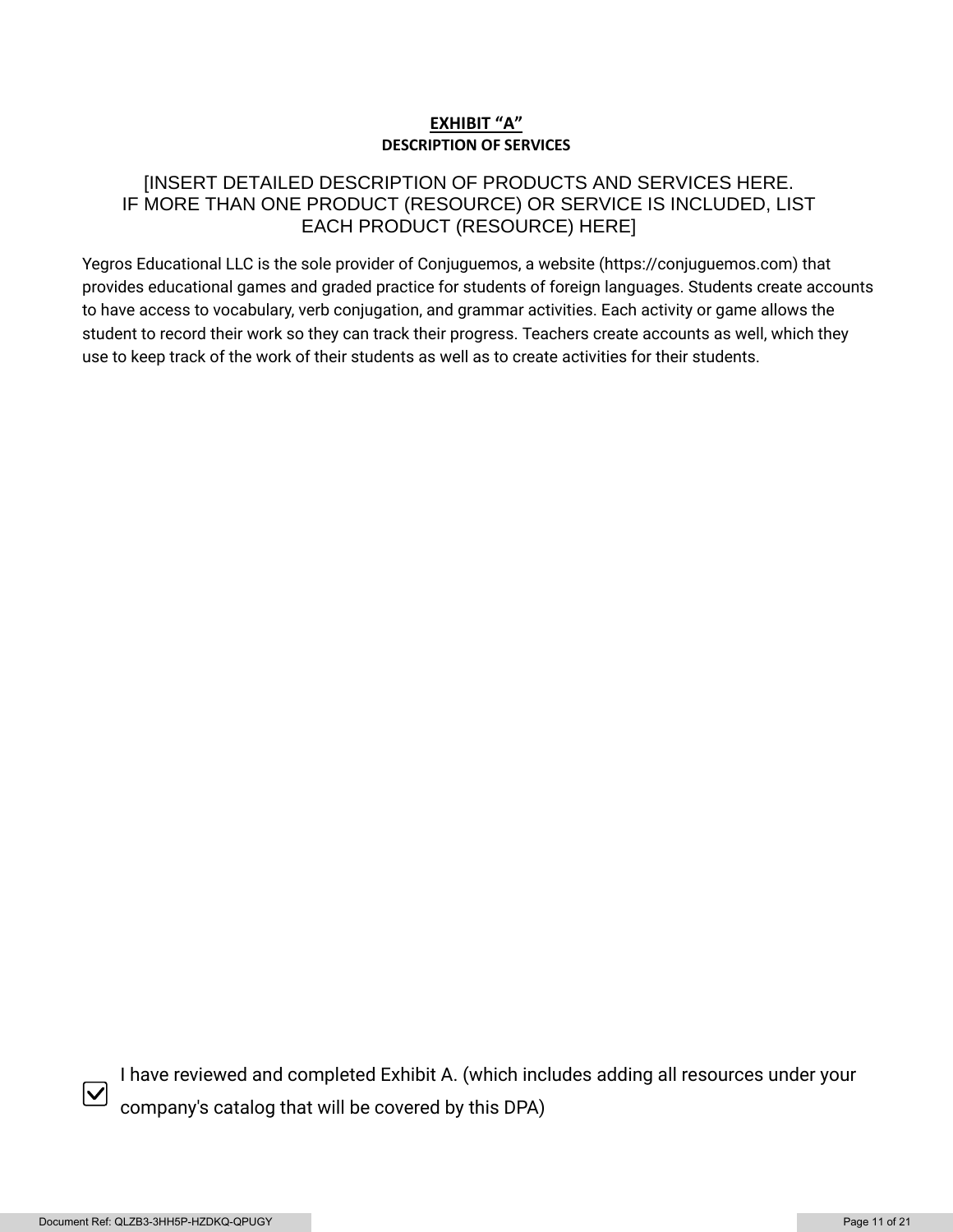# **EXHIBIT "B" SCHEDULE OF DATA**

| <b>Category of Data</b>           | <b>Elements</b>                                                         | <b>Check if Used</b><br>by Your System |
|-----------------------------------|-------------------------------------------------------------------------|----------------------------------------|
| <b>Application Technology</b>     | IP Addresses of users, Use of cookies, etc.                             | $\blacktriangledown$                   |
| Meta Data                         | Other application technology meta data-Please specify:                  |                                        |
| <b>Application Use Statistics</b> | Meta data on user interaction with application                          | $\bm{\vee}$                            |
| Assessment                        | Standardized test scores                                                |                                        |
|                                   | Observation data                                                        |                                        |
|                                   | Other assessment data-Please specify:                                   |                                        |
| Attendance                        | Student school (daily) attendance data                                  |                                        |
|                                   | Student class attendance data                                           |                                        |
| Communications                    | Online communications captured (emails, blog entries)                   |                                        |
| Conduct                           | Conduct or behavioral data                                              |                                        |
| Demographics                      | Date of Birth                                                           |                                        |
|                                   | Place of Birth                                                          |                                        |
|                                   | Gender                                                                  |                                        |
|                                   | Ethnicity or race                                                       |                                        |
|                                   | Language information (native, or primary language spoken by<br>student) |                                        |
|                                   | Other demographic information-Please specify:                           |                                        |
| Enrollment                        | Student school enrollment                                               |                                        |
|                                   | Student grade level                                                     |                                        |
|                                   | Homeroom                                                                |                                        |
|                                   | Guidance counselor                                                      |                                        |
|                                   | Specific curriculum programs                                            |                                        |
|                                   | Year of graduation                                                      |                                        |
|                                   | Other enrollment information-Please specify:                            |                                        |
| Parent/Guardian Contact           | Address                                                                 |                                        |
| Information                       | Email                                                                   |                                        |
|                                   | Phone                                                                   |                                        |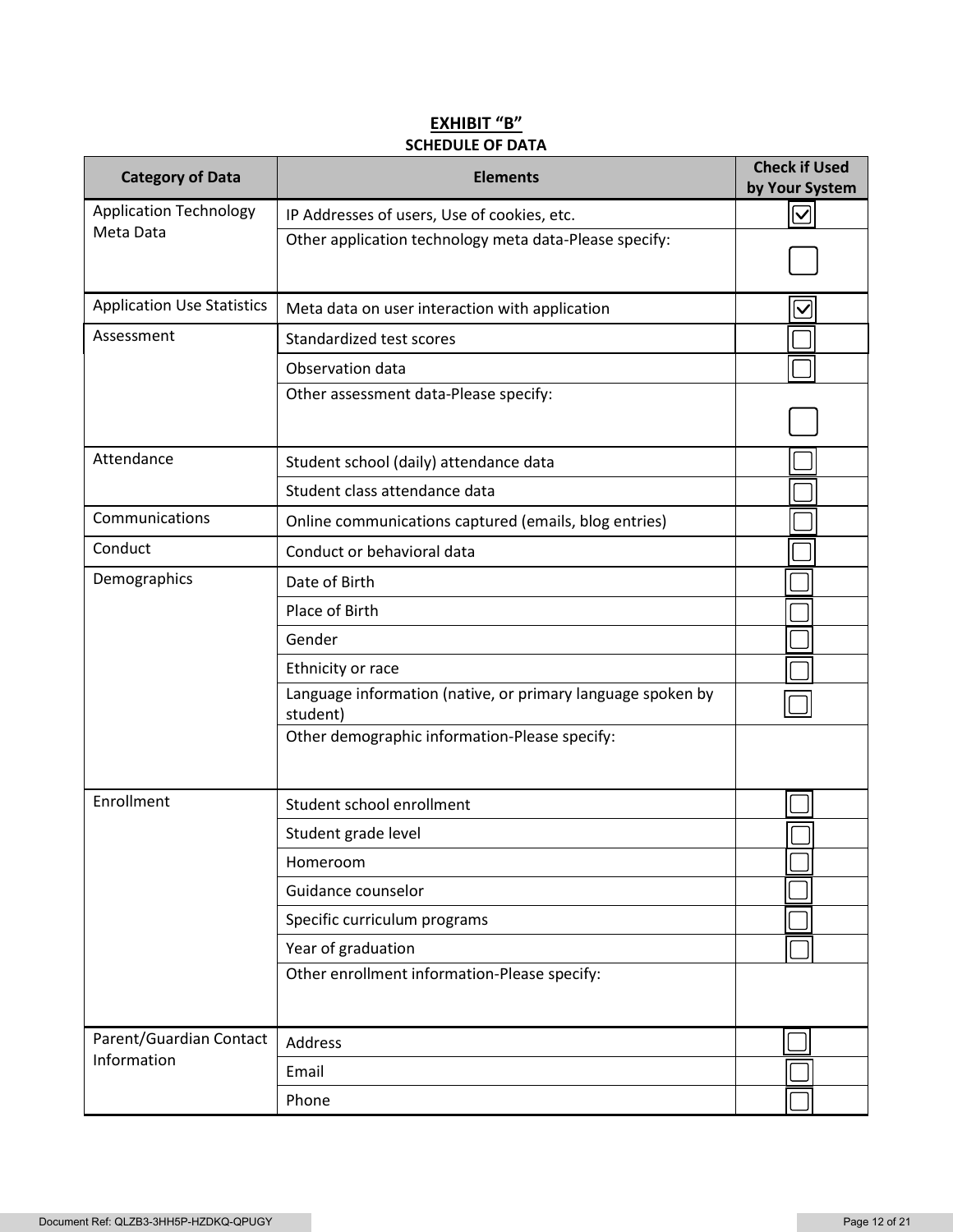| <b>Category of Data</b>              | <b>Elements</b>                                                                                                              | <b>Check if Used</b><br>by Your System |
|--------------------------------------|------------------------------------------------------------------------------------------------------------------------------|----------------------------------------|
| Parent/Guardian ID                   | Parent ID number (created to link parents to students)                                                                       |                                        |
| Parent/Guardian Name                 | First and/or Last                                                                                                            |                                        |
| Schedule                             | Student scheduled courses                                                                                                    |                                        |
|                                      | Teacher names                                                                                                                |                                        |
| Special Indicator                    | English language learner information                                                                                         |                                        |
|                                      | Low income status                                                                                                            |                                        |
|                                      | Medical alerts/ health data                                                                                                  |                                        |
|                                      | Student disability information                                                                                               |                                        |
|                                      | Specialized education services (IEP or 504)                                                                                  |                                        |
|                                      | Living situations (homeless/foster care)                                                                                     |                                        |
|                                      | Other indicator information-Please specify:                                                                                  |                                        |
| <b>Student Contact</b>               | <b>Address</b>                                                                                                               |                                        |
| Information                          | Email                                                                                                                        | $\overline{\checkmark}$                |
|                                      | Phone                                                                                                                        |                                        |
| <b>Student Identifiers</b>           | Local (School district) ID number                                                                                            |                                        |
|                                      | State ID number                                                                                                              |                                        |
|                                      | Provider/App assigned student ID number                                                                                      | $\overline{\vee}$                      |
|                                      | Student app username                                                                                                         | $\checkmark$                           |
|                                      | Student app passwords                                                                                                        | $\overline{\checkmark}$                |
| <b>Student Name</b>                  | First and/or Last                                                                                                            | $\overline{\vee}$                      |
| Student In App<br>Performance        | Program/application performance (typing program-student<br>types 60 wpm, reading program-student reads below grade<br>level) | $\boxed{\textcolor{blue}{\mathbb{Z}}}$ |
| <b>Student Program</b><br>Membership | Academic or extracurricular activities a student may belong to<br>or participate in                                          |                                        |
| <b>Student Survey</b><br>Responses   | Student responses to surveys or questionnaires                                                                               |                                        |
| Student work                         | Student generated content; writing, pictures, etc.                                                                           |                                        |
|                                      | Other student work data -Please specify:                                                                                     |                                        |
| Transcript                           | Student course grades                                                                                                        |                                        |
|                                      | Student course data                                                                                                          |                                        |
|                                      | Student course grades/ performance scores                                                                                    |                                        |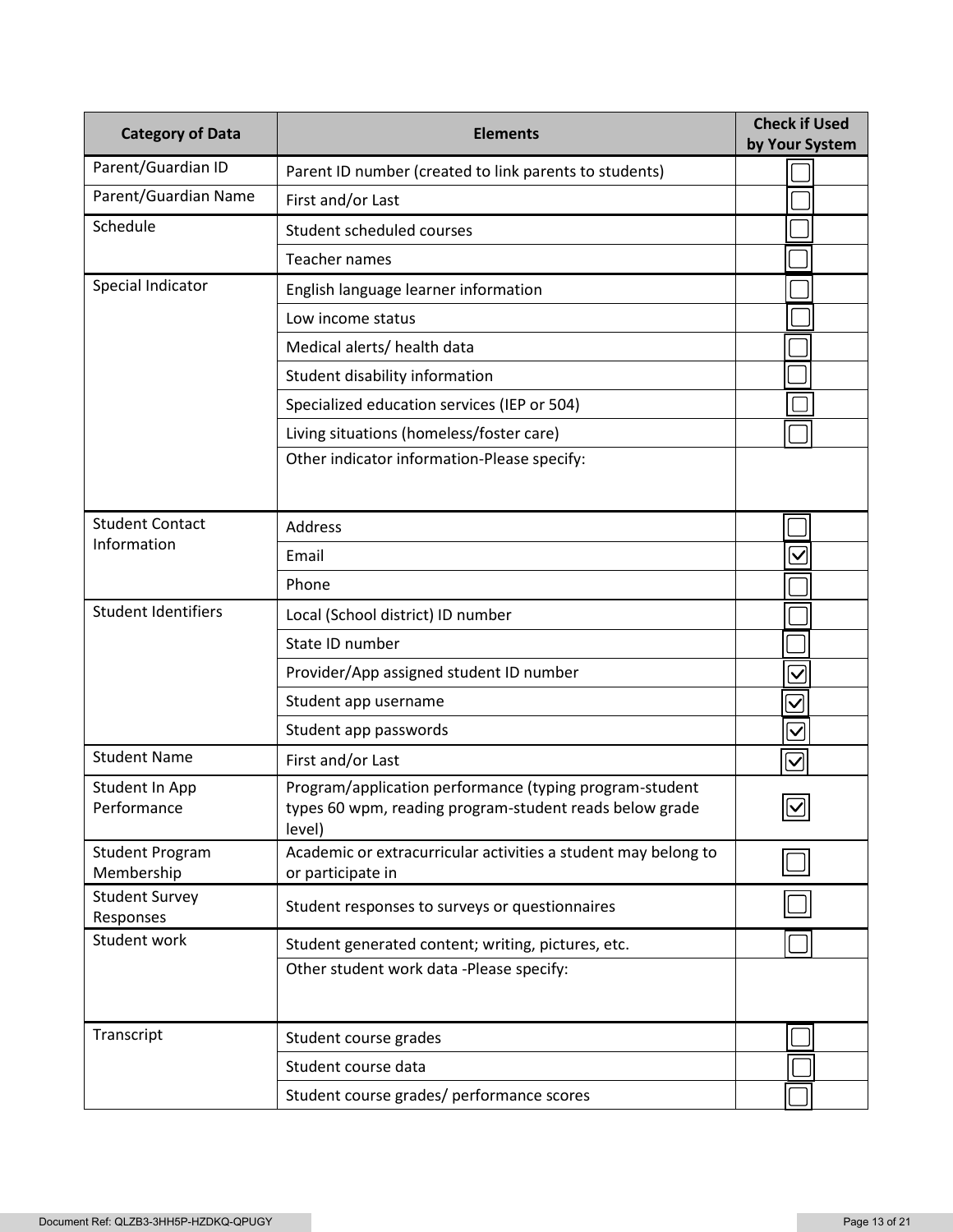| <b>Category of Data</b> | <b>Elements</b>                                                                                                                 | <b>Check if Used</b><br>by Your System |
|-------------------------|---------------------------------------------------------------------------------------------------------------------------------|----------------------------------------|
|                         | Other transcript data - Please specify:                                                                                         |                                        |
|                         |                                                                                                                                 |                                        |
| Transportation          | Student bus assignment                                                                                                          |                                        |
|                         | Student pick up and/or drop off location                                                                                        |                                        |
|                         | Student bus card ID number                                                                                                      |                                        |
|                         | Other transportation data - Please specify:                                                                                     |                                        |
|                         |                                                                                                                                 |                                        |
| Other                   | Please list each additional data element used, stored, or<br>collected by your application:                                     |                                        |
|                         |                                                                                                                                 |                                        |
| None                    | No Student Data collected at this time. Provider will<br>immediately notify LEA if this designation is no longer<br>applicable. |                                        |

I have reviewed and selected only the Data Elements that we need to collect in order to provide the services.

 $\boxed{\blacktriangledown}$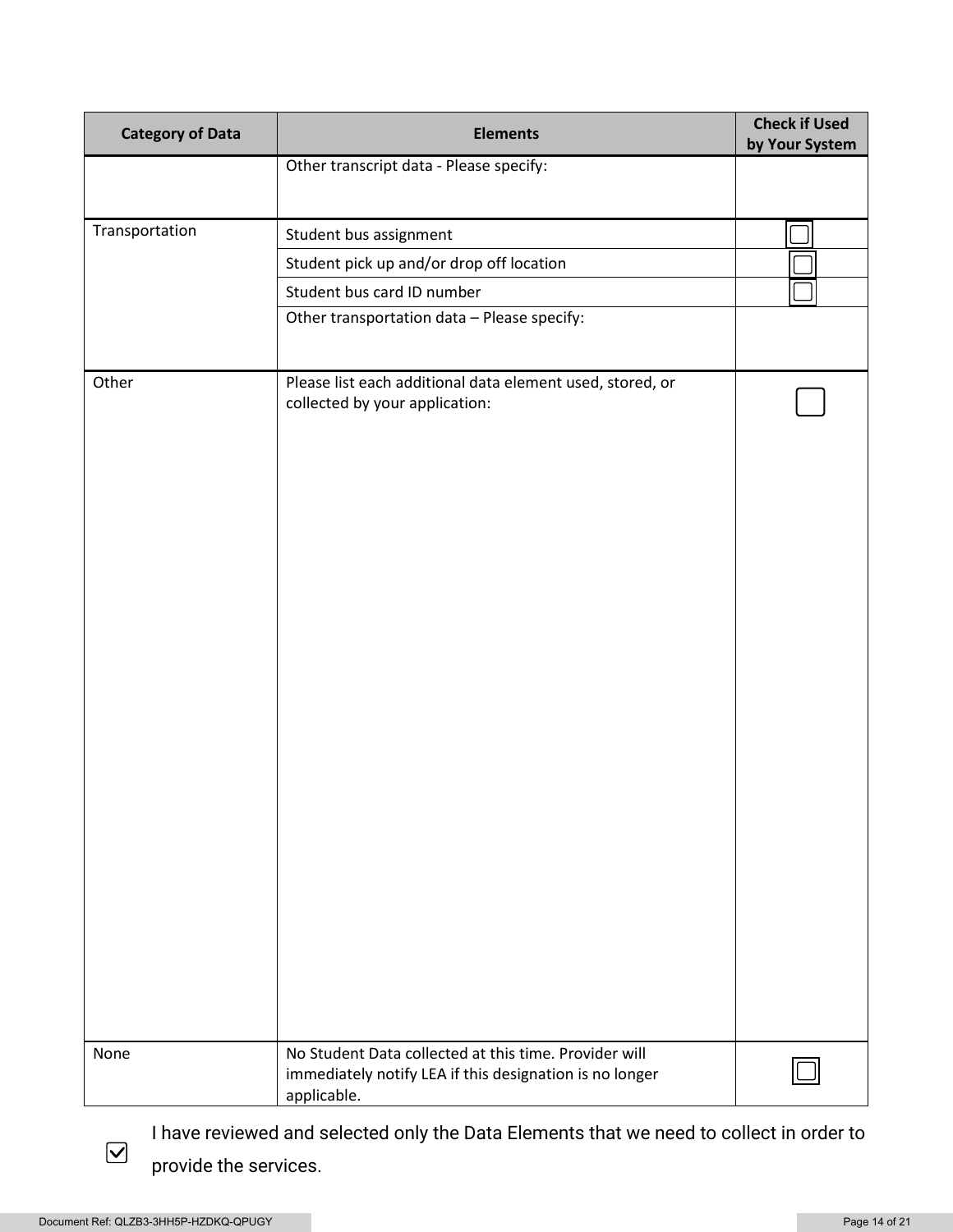# **EXHIBIT "C" DEFINITIONS**

**De-Identified Data and De-Identification**: Records and information are considered to be de-identified when all personally identifiable information has been removed or obscured, such that the remaining information does not reasonably identify a specific individual, including, but not limited to, any information that, alone or in combination is linkable to a specific student and provided that the educational agency, or other party, has made a reasonable determination that a student's identity is not personally identifiable, taking into account reasonable available information.

**Educational Records**: Educational Records are records, files, documents, and other materials directly related to a student and maintained by the school or local education agency, or by a person acting for such school or local education agency, including but not limited to, records encompassing all the material kept in the student's cumulative folder, such as general identifying data, records of attendance and of academic work completed, records of achievement, and results of evaluative tests, health data, disciplinary status, test protocols and individualized education programs.

**Metadata**: means information that provides meaning and context to other data being collected; including, but not limited to: date and time records and purpose of creation Metadata that have been stripped of all direct and indirect identifiers are not considered Personally Identifiable Information.

**Operator**: means the operator of an internet website, online service, online application, or mobile application with actual knowledge that the site, service, or application is used for K–12 school purposes. Any entity that operates an internet website, online service, online application, or mobile application that has entered into a signed, written agreement with an LEA to provide a service to that LEA shall be considered an "operator" for the purposes of this section.

**Originating** LEA: An LEA who originally executes the DPA in its entirety with the Provider.

**Provider**: For purposes of the DPA, the term "Provider" means provider of digital educational software or services, including cloud-based services, for the digital storage, management, and retrieval of Student Data. Within the DPA the term "Provider" includes the term "Third Party" and the term "Operator" as used in applicable state statutes.

**Student Generated Content**: The term "student-generated content" means materials or content created by a student in the services including, but not limited to, essays, research reports, portfolios, creative writing, music or other audio files, photographs, videos, and account information that enables ongoing ownership of student content.

**School Official**: For the purposes of this DPA and pursuant to 34 CFR § 99.31(b), a School Official is a contractor that: (1) Performs an institutional service or function for which the agency or institution would otherwise use employees; (2) Is under the direct control of the agency or institution with respect to the use and maintenance of Student Data including Education Records; and (3) Is subject to 34 CFR § 99.33(a) governing the use and redisclosure of personally identifiable information from Education Records.

**Service Agreement**: Refers to the Contract, Purchase Order or Terms of Service or Terms of Use.

**Student Data**: Student Data includes any data, whether gathered by Provider or provided by LEA or its users, students, or students' parents/guardians, that is descriptive of the student including, but not limited to,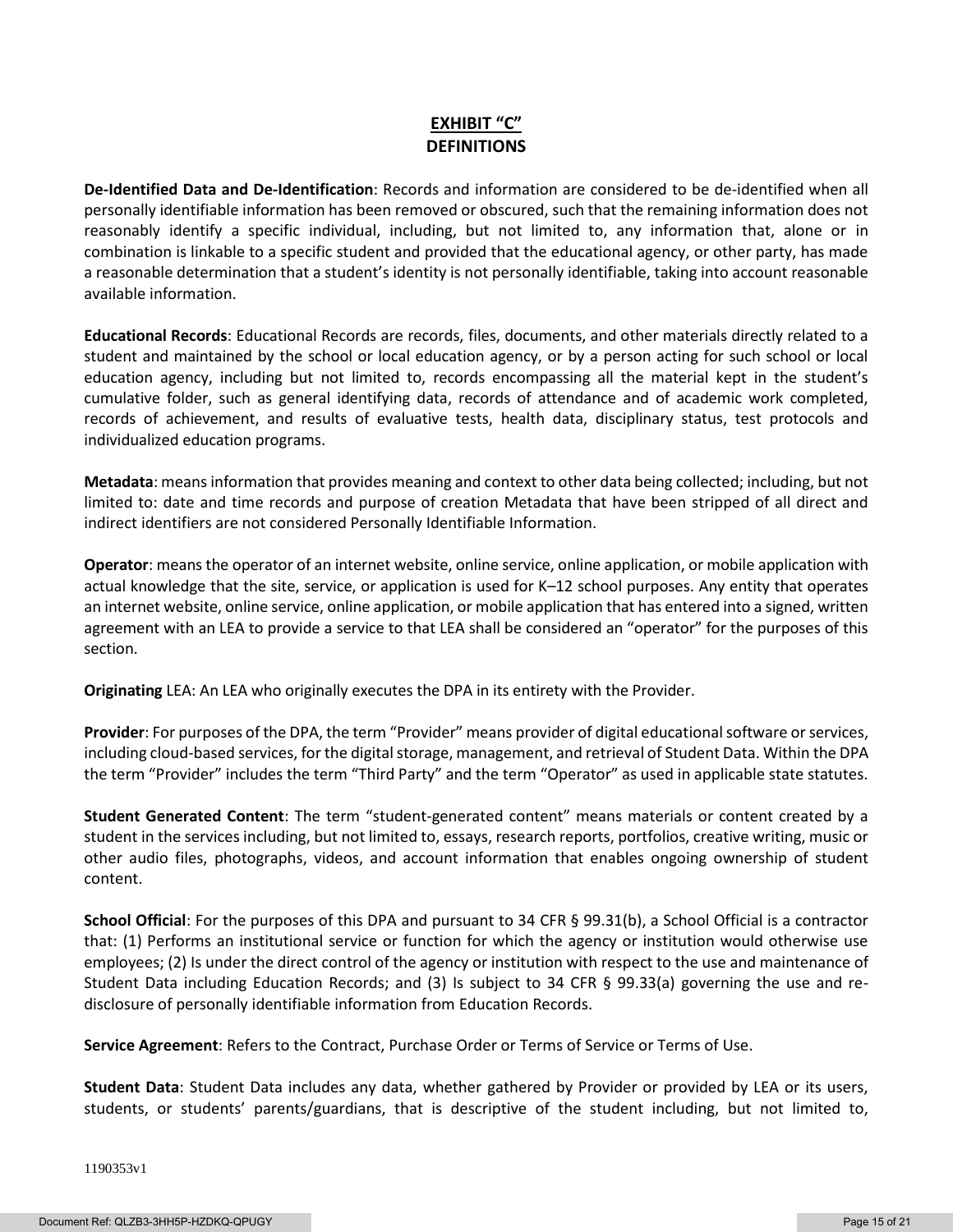information in the student's educational record or email, first and last name, birthdate, home or other physical address, telephone number, email address, or other information allowing physical or online contact, discipline records, videos, test results, special education data, juvenile dependency records, grades, evaluations, criminal records, medical records, health records, social security numbers, biometric information, disabilities, socioeconomic information, individual purchasing behavior or preferences, food purchases, political affiliations, religious information, text messages, documents, student identifiers, search activity, photos, voice recordings, geolocation information, parents' names, or any other information or identification number that would provide information about a specific student. Student Data includes Meta Data. Student Data further includes "personally identifiable information (PII)," as defined in 34 C.F.R. § 99.3 and as defined under any applicable state law. Student Data shall constitute Education Records for the purposes of this DPA, and for the purposes of federal, state, and local laws and regulations. Student Data as specified in **Exhibit "B"** is confirmed to be collected or processed by the Provider pursuant to the Services. Student Data shall not constitute that information that has been anonymized or de-identified, or anonymous usage data regarding a student's use of Provider's services.

**Subprocessor:** For the purposes of this DPA, the term "Subprocessor" (sometimes referred to as the "Subcontractor") means a party other than LEA or Provider, who Provider uses for data collection, analytics, storage, or other service to operate and/or improve its service, and who has access to Student Data.

**Subscribing LEA**: An LEA that was not party to the original Service Agreement and who accepts the Provider's General Offer of Privacy Terms.

**Targeted Advertising:** means presenting an advertisement to a student where the selection of the advertisement is based on Student Data or inferred over time from the usage of the operator's Internet web site, online service or mobile application by such student or the retention of such student's online activities or requests over time for the purpose of targeting subsequent advertisements. "Targeted advertising" does not include any advertising to a student on an Internet web site based on the content of the web page or in response to a student's response or request for information or feedback.

**Third Party**: The term "Third Party" means a provider of digital educational software or services, including cloudbased services, for the digital storage, management, and retrieval of Education Records and/or Student Data, as that term is used in some state statutes. However, for the purpose of this DPA, the term "Third Party" when used to indicate the provider of digital educational software or services is replaced by the term "Provider."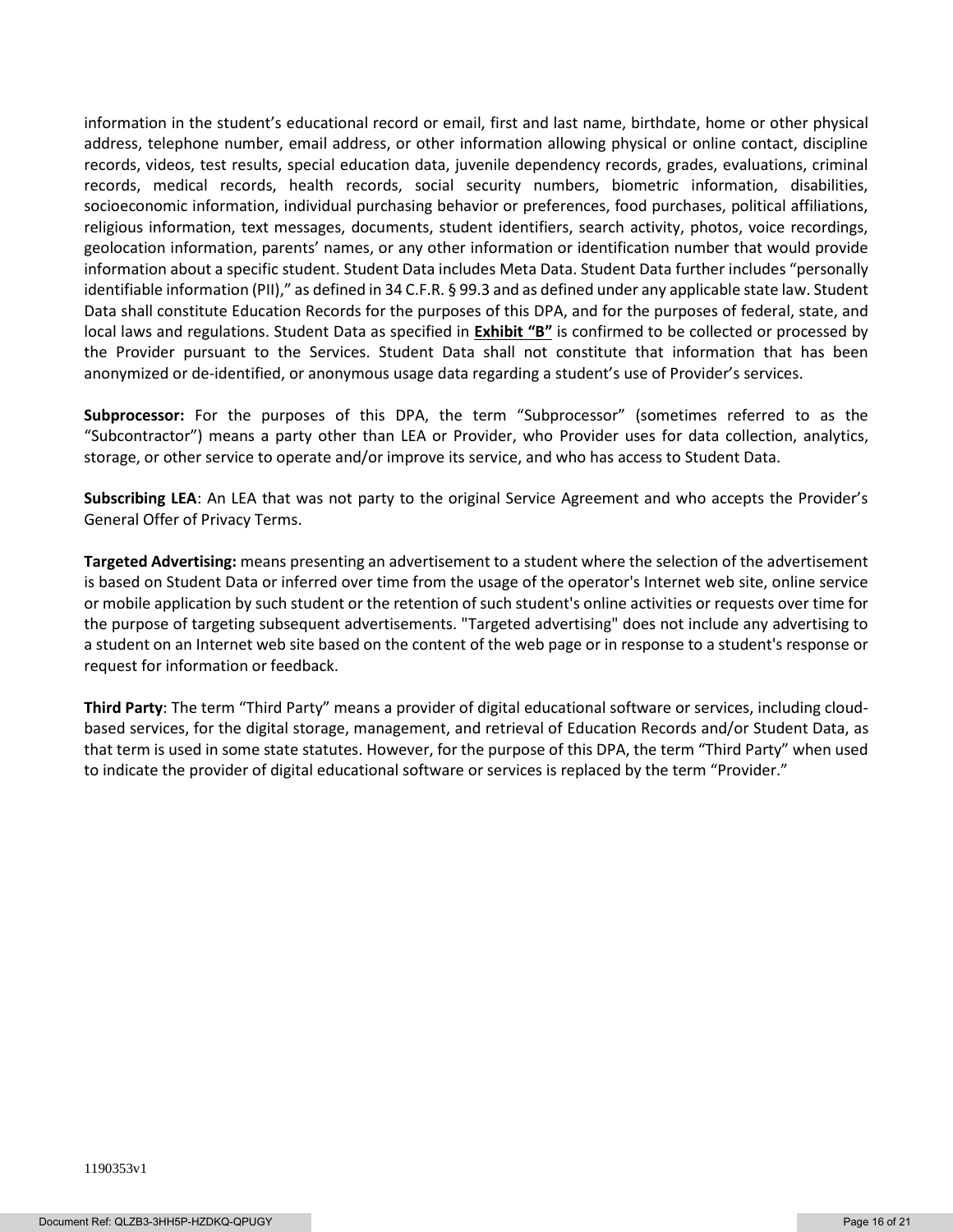## **EXHIBIT "D" DIRECTIVE FOR DISPOSITION OF DATA**

Provider to dispose of data obtained by Provider

pursuant to the terms of the Service Agreement between LEA and Provider. The terms of the Disposition are set forth below:

1. Extent of Disposition

Disposition is partial. The categories of data to be disposed of are set forth below or are found in an attachment to this Directive:

#### [**Insert categories of data here**]

 $\Box$  Disposition is Complete. Disposition extends to all categories of data.

2. Nature of Disposition

Disposition shall be by destruction or deletion of data.

\_\_\_\_\_\_\_\_\_\_\_\_\_\_\_\_\_\_\_\_\_\_\_\_\_\_\_\_\_\_\_\_\_\_\_\_\_\_\_\_ \_\_\_\_\_\_\_\_\_\_\_\_\_\_\_\_\_\_

\_\_\_\_\_\_\_\_\_\_\_\_\_\_\_\_\_\_\_\_\_\_\_\_\_\_\_\_\_\_\_\_\_\_\_\_\_\_\_\_\_ \_\_\_\_\_\_\_\_\_\_\_\_\_\_

Disposition shall be by a transfer of data. The data shall be transferred to the following site as follows:

[**Insert or attach special instructions**]

3. Schedule of Disposition

Data shall be disposed of by the following date:

As soon as commercially practicable.

\_\_\_\_\_ By

4. Signature

Authorized Representative of LEA Date

5. Verification of Disposition of Data

Authorized Representative of Company **Date**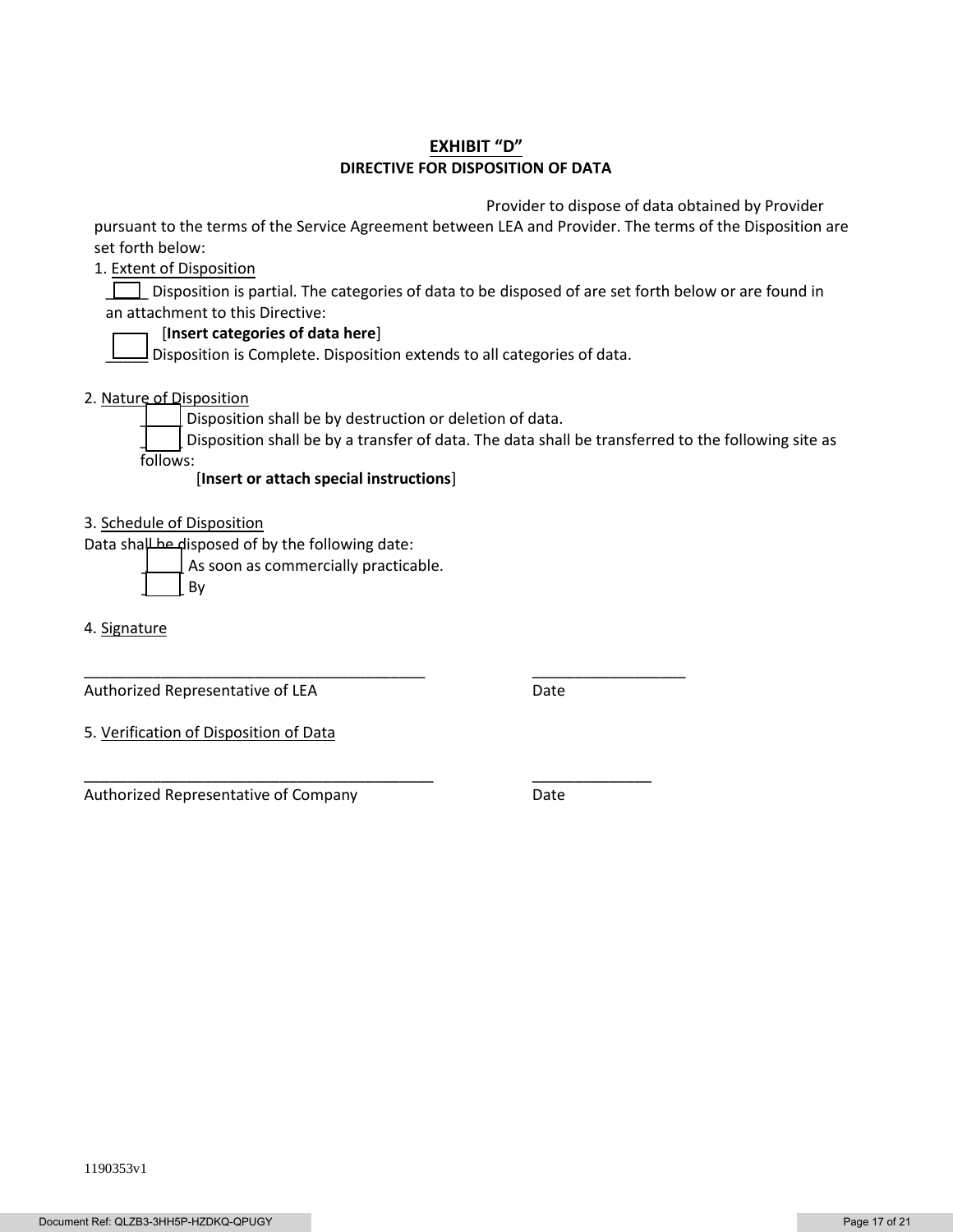## **EXHIBIT "E" GENERAL OFFER OF PRIVACY TERMS**

#### **1**. **Offer of Terms**

# Provider offers the game privacy protections found in this DPA between it and

, to any other LEA ("Subscribing LEA") who accepts this General Offer of Privacy Terms ("General Offer") through its signature below. This General Offer shall extend only to privacy protections, and Provider's signature shall not necessarily bind Provider to other terms, such as price, term, or schedule of services, or to any other provision not addressed in this DPA. The Provider and the Subscribing LEA may also agree to change the data provided by Subscribing LEA to the Provider to suit the unique needs of the Subscribing LEA. The Provider may withdraw the General Offer in the event of: (1) a material change in the applicable privacy statues; (2) a material change in the services and products listed in the originating Service Agreement; or three (3) years after the date of Provider's signature to this Form. Subscribing LEAs should send the signed **Exhibit "E"** to Provider at the following email address: ("Originating LEA") which is datedFeb 04, 2022

# \_\_\_\_\_\_\_\_\_\_\_\_\_\_\_\_\_\_\_\_\_\_\_\_\_\_\_\_\_\_\_\_\_\_\_\_\_\_\_\_\_. support@conjuguemos.com

**PROVIDER:\_\_\_\_\_\_\_\_\_\_\_\_\_\_\_\_\_\_\_\_\_\_\_\_\_\_\_\_\_\_\_\_\_\_\_\_\_\_\_\_\_\_\_\_\_\_\_\_\_\_\_\_\_\_\_\_\_** Yegros Educational LLC

| BY:           | lle y            |                 | Date:   | 02-04-2022 |
|---------------|------------------|-----------------|---------|------------|
| Printed Name: | Alejandro Yegros | Title/Position: | manager |            |
|               |                  |                 |         |            |

#### **2**. **Subscribing LEA**

A Subscribing LEA, by signing a separate Service Agreement with Provider, and by its signature below, accepts the General Offer of Privacy Terms. The Subscribing LEA and the Provider shall therefore be bound by the same terms of this DPA for the term of the DPA between the Twin Rivers Unified School District

and the Provider. \*\*PRIOR TO ITS EFFECTIVENESS, SUBSCRIBING LEA MUST DELIVER NOTICE OF ACCEPTANCE TO PROVIDER PURSUANT TO ARTICLE VII, SECTION 5. \*\*

| LEA:                              |  |
|-----------------------------------|--|
| BY:                               |  |
|                                   |  |
|                                   |  |
|                                   |  |
| DESIGNATED REPRESENTATIVE OF LEA: |  |
| Name:                             |  |
| Title:                            |  |
| Address:                          |  |
| Telephone Number:                 |  |
| Email:                            |  |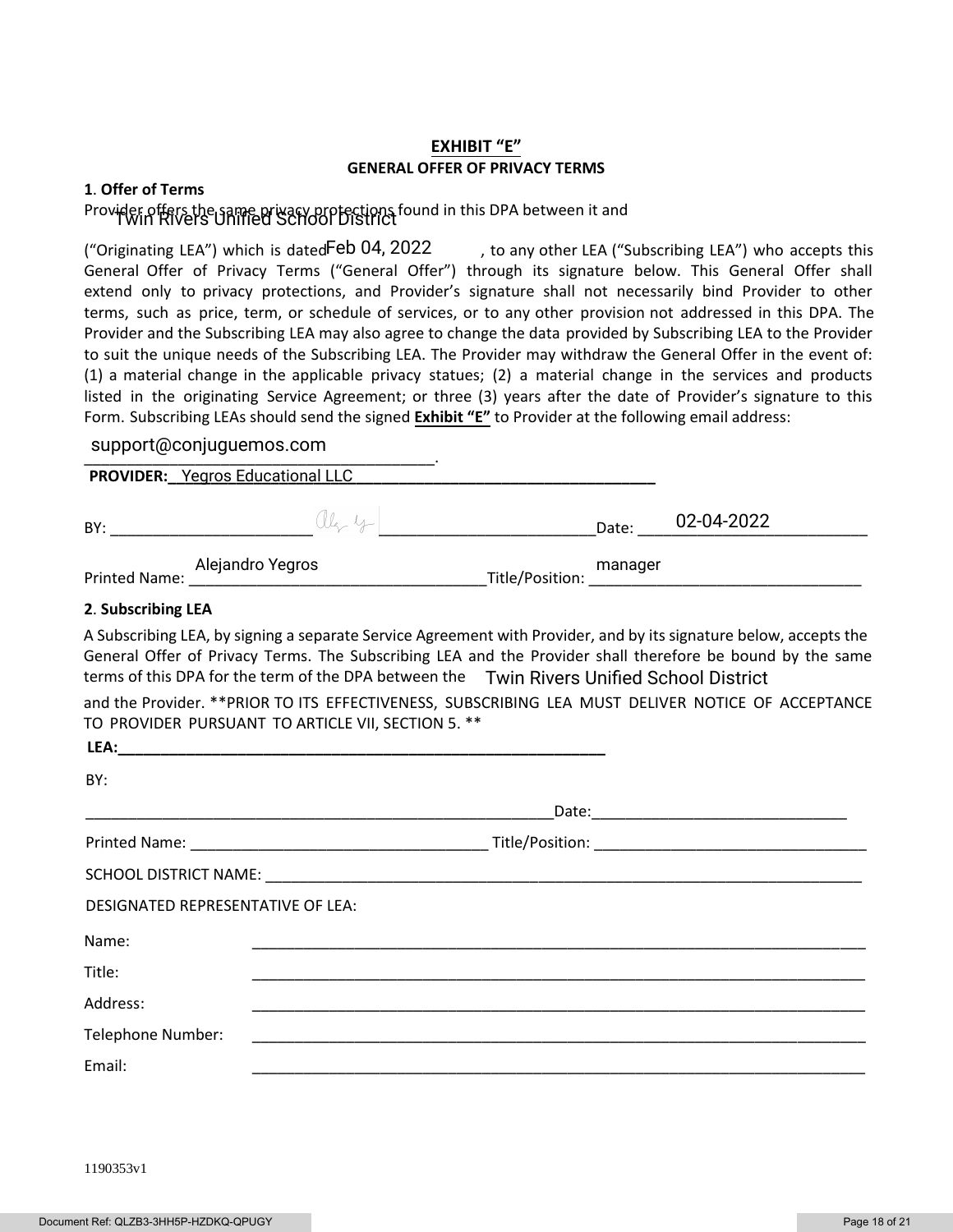## **EXHIBIT "F" DATA SECURITY REQUIREMENTS**

### **Adequate Cybersecurity Frameworks 2/24/2020**

The Education Security and Privacy Exchange ("Edspex") works in partnership with the Student Data Privacy Consortium and industry leaders to maintain a list of known and credible cybersecurity frameworks which can protect digital learning ecosystems chosen based on a set of guiding cybersecurity principles\* ("Cybersecurity Frameworks") that may be utilized by Provider .

| <b>MAINTAINING ORGANIZATION/GROUP</b>                                                   | <b>FRAMEWORK(S)</b>                                                                                                                  |
|-----------------------------------------------------------------------------------------|--------------------------------------------------------------------------------------------------------------------------------------|
|                                                                                         |                                                                                                                                      |
| National Institute of Standards and<br>Technology                                       | NIST Cybersecurity Framework Version 1.1                                                                                             |
| National Institute of Standards and<br>Technology                                       | NIST SP 800-53, Cybersecurity Framework for<br>Improving Critical Infrastructure Cybersecurity<br>(CSF), Special Publication 800-171 |
| International Standards Organization                                                    | Information technology - Security techniques<br>- Information security management systems<br>(ISO 27000 series)                      |
| Secure Controls Framework Council, LLC                                                  | Security Controls Framework (SCF)                                                                                                    |
| Center for Internet Security                                                            | CIS Critical Security Controls (CSC, CIS Top 20)                                                                                     |
| Office of the Under Secretary of Defense for<br>Acquisition and Sustainment (OUSD(A&S)) | <b>Cybersecurity Maturity Model Certification</b><br>(CMMC, ~FAR/DFAR)                                                               |

Cybersecurity Frameworks

*Please visi[t http://www.edspex.org](http://www.edspex.org/) for further details about the noted frameworks.* \*Cybersecurity Principles used to choose the Cybersecurity Frameworks are located here

You can find additional information on what data we collect and how we store it by looking at our privacy document: https://conjuguemos.com/privacy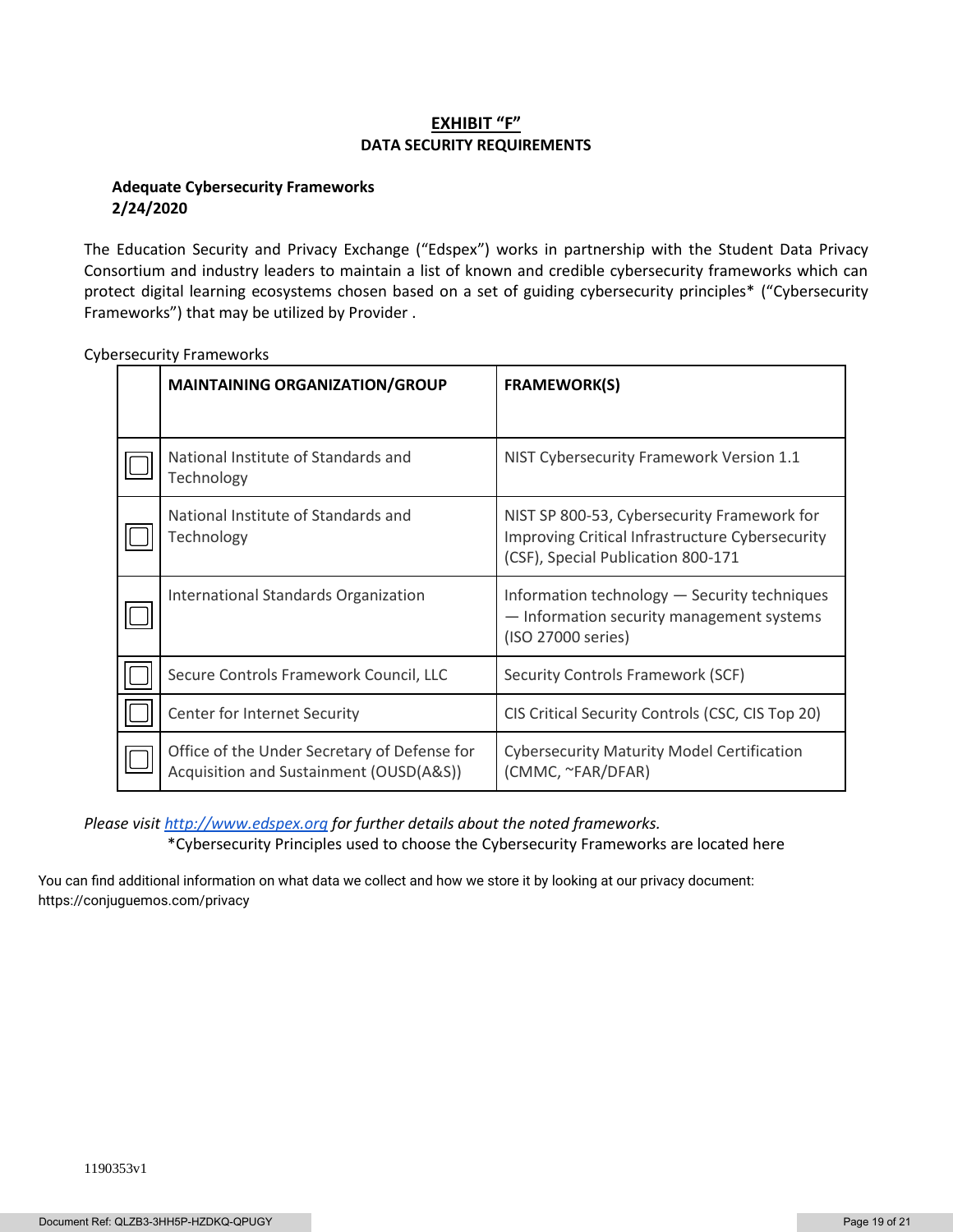# **EXHIBIT "G"**

# **Supplemental SDPC State Terms for California**

# **Version 1.0**

This Amendment for SDPC State Terms for California ("**Amendment**") is entered into on the date of full execution (the "**Effective Date**") and is incorporated into and made a part of the Student Data Privacy Agreement ("**DPA**") by and between:

Twin Rivers Unified School District<sub>, located at 15115 Dudley BoulevardMcClellanCA95652</sub> (the "**Local Education Agency**" or "**LEA**") and Yegros Educational LLC , located at PO Box 86, Newton, MA 02456 (the "**Provide**r"). All capitalized terms not otherwise defined herein shall have the meaning set forth in the DPA.

**WHEREAS**, the Provider is providing educational or digital services to LEA, which services include: (a) cloud-based services for the digital storage, management, and retrieval of pupil records; and/or (b) digital educational software that authorizes Provider to access, store, and use pupil records; and

**WHEREAS**, the Provider and LEA recognize the need to protect personally identifiable student information and other regulated data exchanged between them as required by applicable laws and regulations, such as the Family Educational Rights and Privacy Act ("**FERPA**") at 20 U.S.C. § 1232g (34 C.F.R. Part 99); the Protection of Pupil Rights Amendment ("**PPRA**") at 20 U.S.C. §1232h; and the Children's Online Privacy Protection Act ("**COPPA**") at 15 U.S.C. § 6501-6506 (16 C.F.R. Part 312), accordingly, the Provider and LEA have executed the DPA, which establishes their respective obligations and duties in order to comply with such applicable laws; and

**WHEREAS**, the Provider will provide the services to LEA within the State of California and the Parties recognizes the need to protect personally identifiable student information and other regulated data exchanged between them as required by applicable California laws and regulations, such as the Student Online Personal Information Protection Act ("**SOPIPA**") at California Bus. & Prof. Code § 22584; California Assembly Bill 1584 ("**AB 1584**") at California Education Code section 49073.1; and other applicable state privacy laws and regulations; and

**WHEREAS**, the Provider and LEA desire to enter into this Amendment for the purpose of clarifying their respective obligations and duties in order to comply with applicable California state laws and regulations.

**NOW, THEREFORE**, for good and valuable consideration, LEA and Provider agree as follows:

- **1. Term**. The term of this Amendment shall expire on the same date as the DPA, unless otherwise terminated by the Parties.
- **2. Modification to Article IV, Section 7 of the DPA**. Article IV, Section 7 of the DPA (Advertising Limitations) is amended by deleting the stricken text as follows: